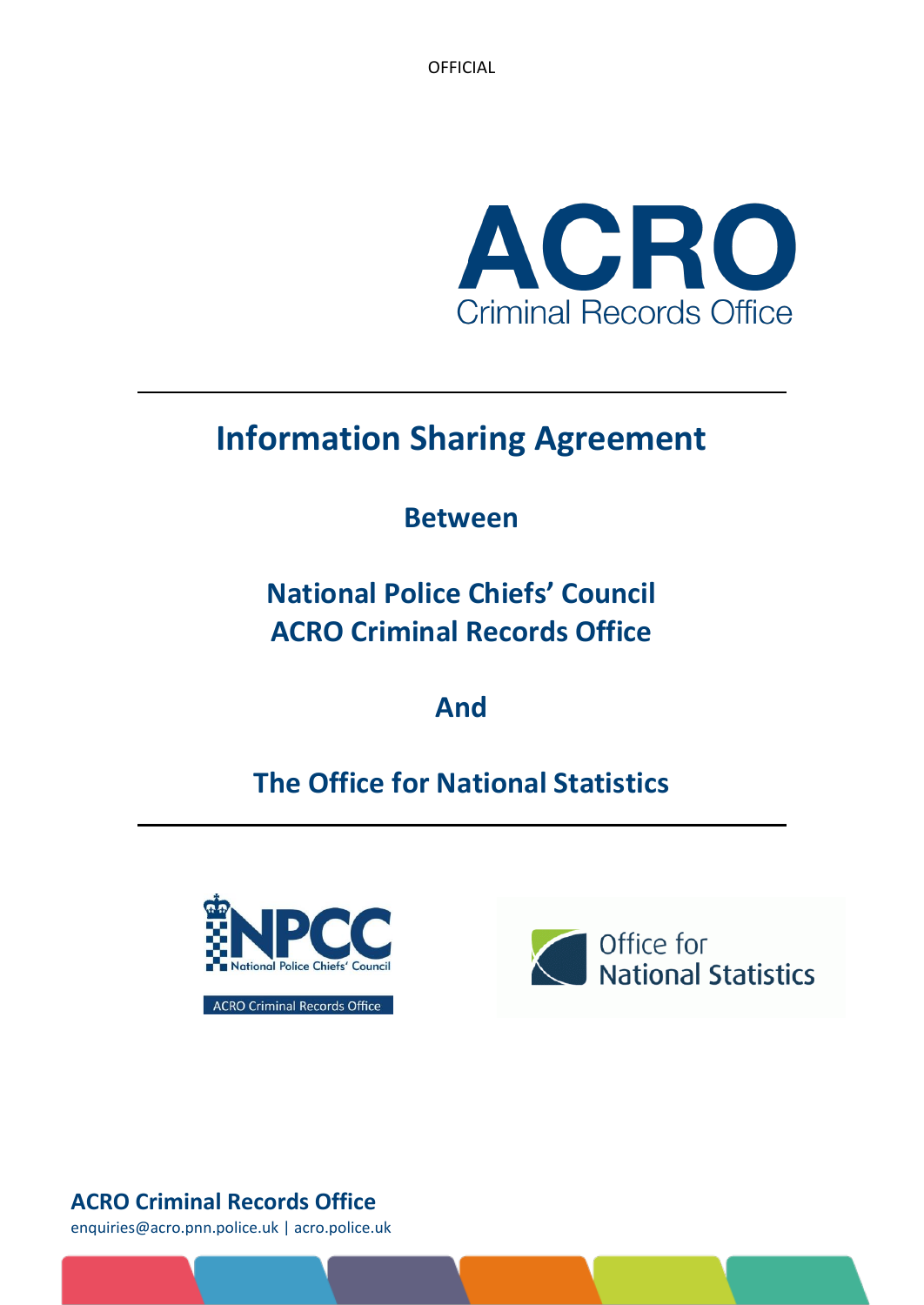# <span id="page-1-0"></span>**Summary Sheet**

| <b>Freedom of Information Act Publication Scheme</b> |                                                                                                                                                                                                                                                                                                                                                                                                                                                                                                                                                                                                                                                       |  |  |  |
|------------------------------------------------------|-------------------------------------------------------------------------------------------------------------------------------------------------------------------------------------------------------------------------------------------------------------------------------------------------------------------------------------------------------------------------------------------------------------------------------------------------------------------------------------------------------------------------------------------------------------------------------------------------------------------------------------------------------|--|--|--|
| <b>Security Classification (GSC)</b>                 | <b>OFFICIAL</b>                                                                                                                                                                                                                                                                                                                                                                                                                                                                                                                                                                                                                                       |  |  |  |
| <b>Publication Scheme Y/N</b>                        | Yes                                                                                                                                                                                                                                                                                                                                                                                                                                                                                                                                                                                                                                                   |  |  |  |
| <b>Title</b>                                         | A purpose specific Information Sharing Agreement<br>between ACRO Criminal Records Office (ACRO),<br>acting on behalf of UK police forces that are subject<br>to the ACRO collaboration agreement, and the<br>Office for National Statistics (ONS).                                                                                                                                                                                                                                                                                                                                                                                                    |  |  |  |
| <b>Version</b>                                       | 1.0                                                                                                                                                                                                                                                                                                                                                                                                                                                                                                                                                                                                                                                   |  |  |  |
| <b>Summary</b>                                       | This Information Sharing Agreement (hereafter<br>referred to as the Agreement) formalises the<br>arrangements for the ACRO Criminal Records Office<br>(ACRO), acting on behalf of UK police forces that<br>are subject to the ACRO collaboration agreement,<br>to provide ONS with access to relevant information<br>held on the Police National Computer (PNC),<br>specifically convictions, cautions, reprimands and<br>final warnings for the investigation and prosecution<br>of offences committed in connection with non-<br>compliance of the 2021 Census. The Crown<br>Prosecution Service (CPS) act as the Prosecuting<br>Agent for the ONS. |  |  |  |
| <b>Author</b>                                        | $***$                                                                                                                                                                                                                                                                                                                                                                                                                                                                                                                                                                                                                                                 |  |  |  |
| <b>Renewal date</b>                                  | $N/A$ – for 2021 Census only                                                                                                                                                                                                                                                                                                                                                                                                                                                                                                                                                                                                                          |  |  |  |
| <b>Date Issued</b>                                   | 04/11/2021                                                                                                                                                                                                                                                                                                                                                                                                                                                                                                                                                                                                                                            |  |  |  |
| <b>ISA Reference</b>                                 | ACRO/107                                                                                                                                                                                                                                                                                                                                                                                                                                                                                                                                                                                                                                              |  |  |  |
| <b>Location of Agreement</b>                         | <b>ACRO ISA Library</b>                                                                                                                                                                                                                                                                                                                                                                                                                                                                                                                                                                                                                               |  |  |  |
| <b>ACRO DPIA Reference</b>                           | <b>DPIA 107</b>                                                                                                                                                                                                                                                                                                                                                                                                                                                                                                                                                                                                                                       |  |  |  |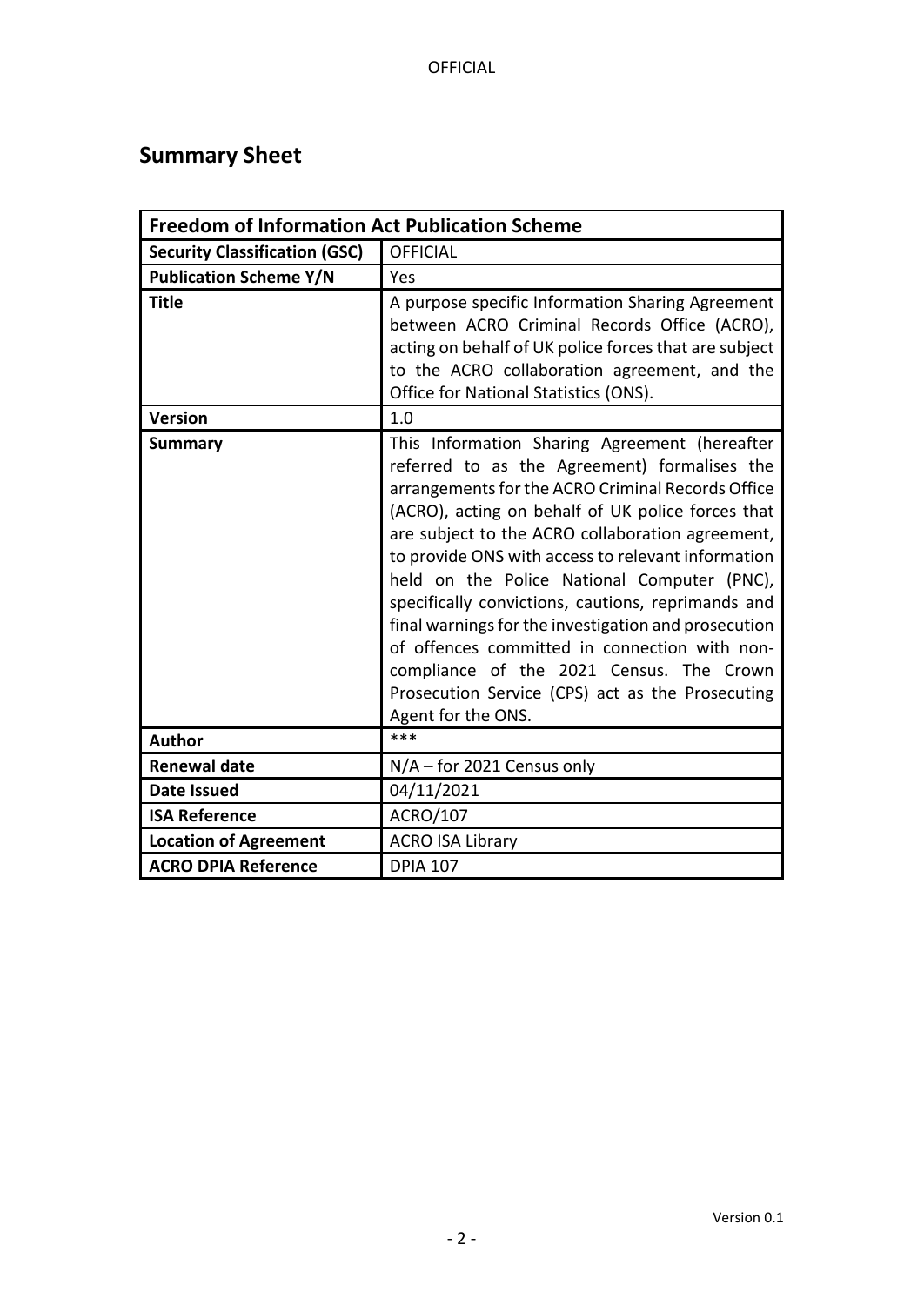## Contents

| 1.    |  |
|-------|--|
| 2.    |  |
| 2.1.  |  |
| 2.2.  |  |
| 3.    |  |
| 3.1.  |  |
| 3.2.  |  |
| 3.3.  |  |
| 3.4.  |  |
| 3.5.  |  |
| 3.6.  |  |
| 3.7.  |  |
| 3.8.  |  |
| 3.9.  |  |
| 3.10. |  |
| 5.    |  |
| 5.1.  |  |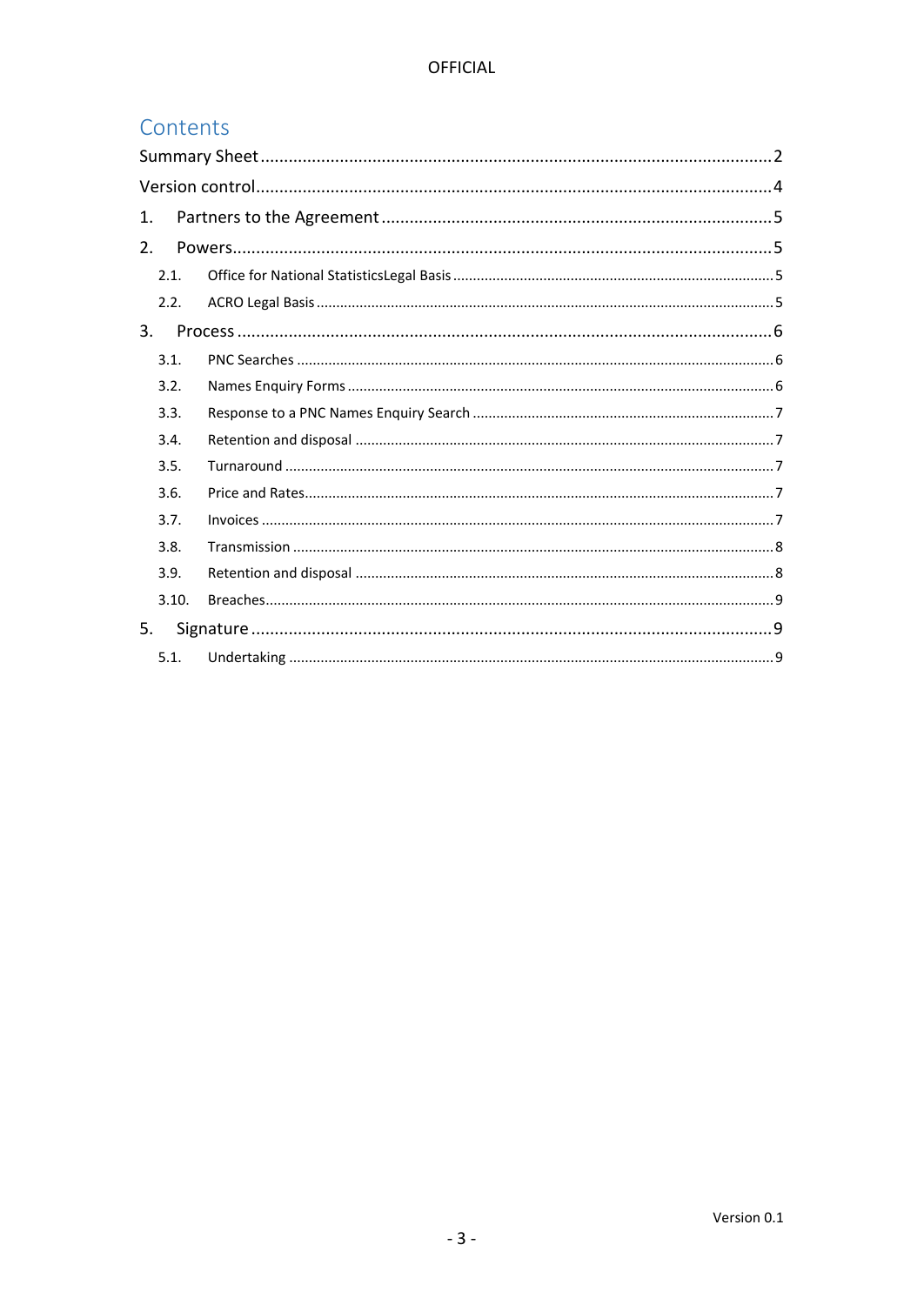# <span id="page-3-0"></span>**Version control**

| <b>Version No.</b> | <b>Date</b>                | <b>Amendments Made</b> | Authorisation |
|--------------------|----------------------------|------------------------|---------------|
|                    | 28/10/2021   Initial draft |                        | ***           |
| 1.0                | 04/11/2021   Finalised     |                        | ***           |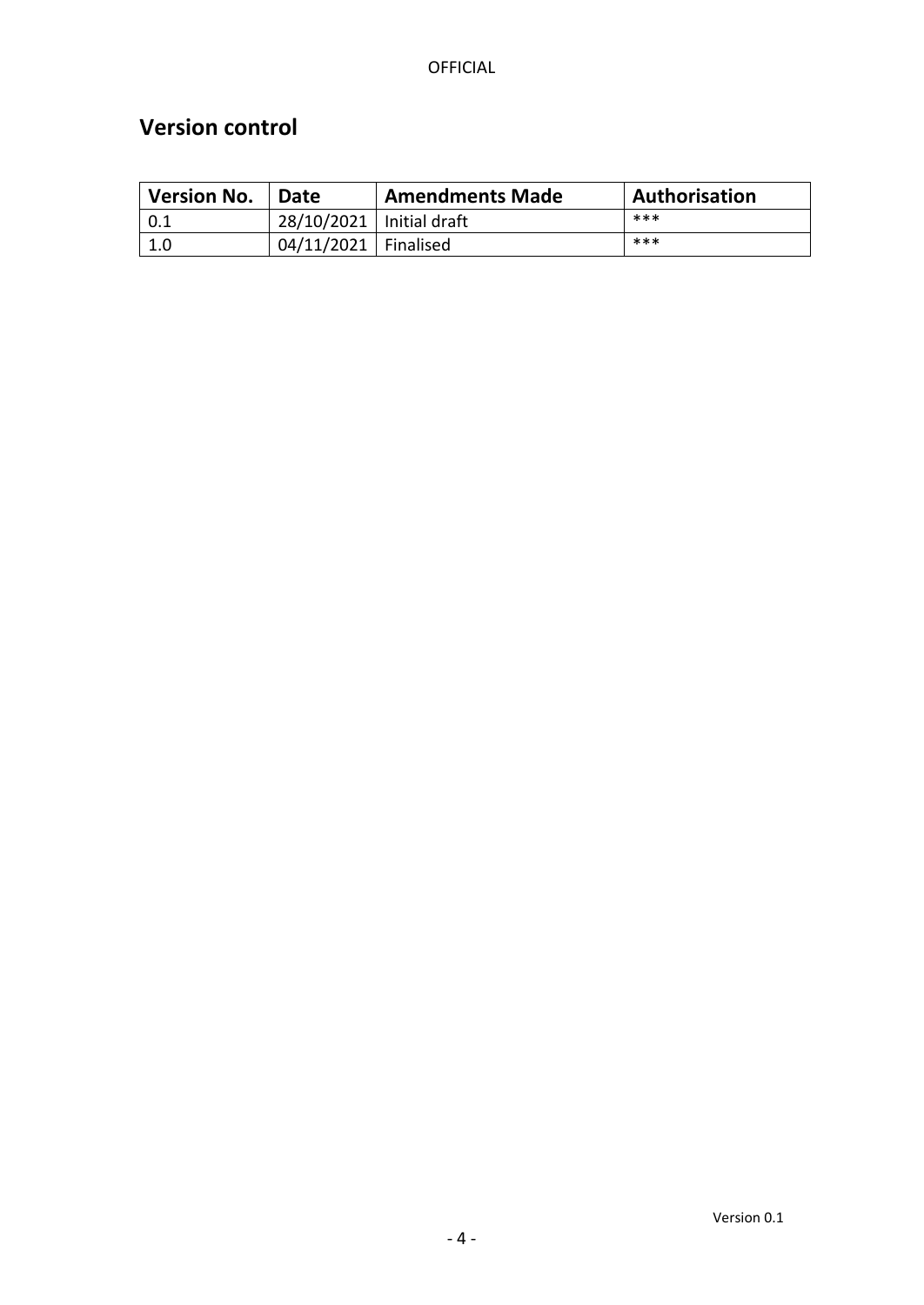## <span id="page-4-0"></span>**1. Partners to the Agreement**

**1.1.** ACRO Criminal Records Office PO Box 481

Fareham PO14 9FS

**1.2.** Office for National Statistics (ONS) Segensworth Road **Titchfield** Fareham

> Hampshire PO15 5RR

*ICO Registration Number Z1404686*

## <span id="page-4-1"></span>**2. Powers**

#### <span id="page-4-2"></span>**2.1. Office for National Statistics Legal Basis**

- 2.1.1.For the purposes of this part, "the law enforcement purposes" are the purposes of the prevention, investigation, detection or prosecution of criminal penalties, including the safeguarding against threats to public safety.
- 2.1.2.The ONS is not listed in Schedule 7 of the DPA 2018 but is a Competent Authority with a statutory function for law enforcement purposes (Section 30(1)(b) DPA 2018) pursuant to:
	- s1 and s32 of the Statistics and Registration Act 2007;
	- $\bullet$  s2(1),(2),(2A) and 8 of the Census Act 1920
	- s5 of the Census (England and Wales) Order 2020
	- Regulations 6, 13 and 16 of the Census (England) Regulations 2020
	- Regulations 6, 13 and 16 of the Census (Wales) Regulations 2020
- 2.1.3.Processing of personal data for any of the law enforcement purposes is lawful in that the processing is necessary for the performance of a task.
- 2.1.4.Processing is necessary for a law enforcement and the following conditions apply (Section 35(3-5) and Schedule 8 (conditions for sensitive processing) of the DPA 2018):
	- Statutory etc. purposes

#### <span id="page-4-3"></span>**2.2. ACRO Legal Basis**

2.2.1.Section 22a of the Police Act 1996 enables police forces to discharge functions of officers and staff where it is in the interests of efficiency or effectiveness of their own and other police force areas. Schedule 7 paragraph 17 of the DPA 2018 establishes bodies created under section 22a of the Police Act 1996 as Competent Authorities.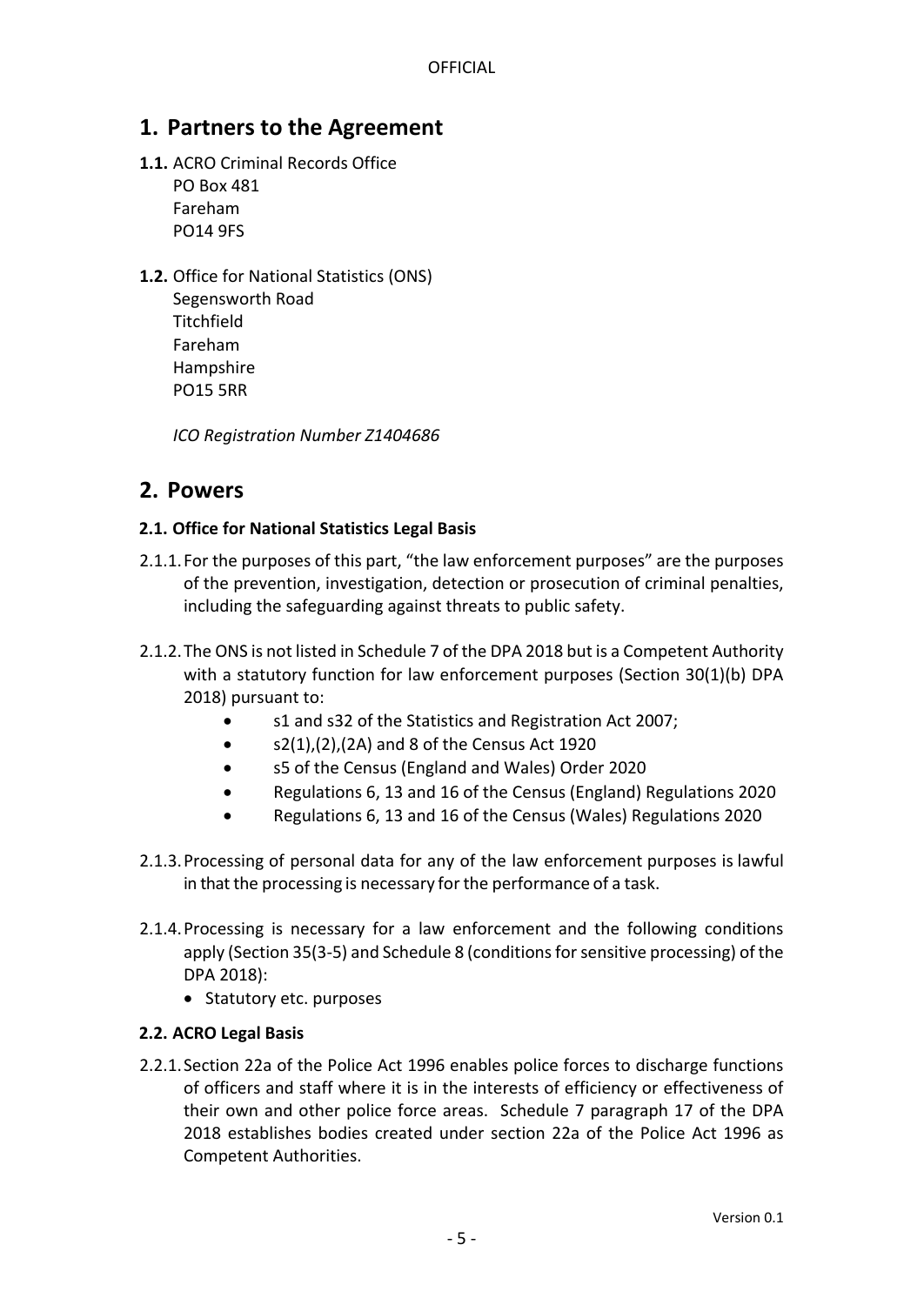- 2.2.2.ACRO is established through the National Police Collaboration Agreement relating to the ACRO Criminal Records Office (ACRO) under section 22a of the Police Act 1996. This agreement gives ACRO the authority to act on behalf of the chief constables to provide PNC enquiry, update and disclosure services to nonpolice agencies and non-police prosecuting agencies.
- 2.2.3.ACRO is a competent authority, by virtue of the s22a agreement, processing data for a law enforcement purpose.
- 2.2.4.Under the first data protection principle, processing of personal data for any of the law enforcement purposes is lawful only if and to the extent that it is based on law. Under section 35 (2) of the DPA 2018 the following applies:
	- The processing is necessary for the performance of a task
- 2.2.5.Under section 35 (3-5) and schedule 8 of the DPA, ACRO meets the conditions for sensitive processing as follows:
	- Administration of Justice

## <span id="page-5-0"></span>**3. Process**

#### <span id="page-5-1"></span>**3.1. PNC Searches**

- 3.1.1.Requests for a PNC search are to be made by the ONS on a 'Names Enquiry' form which will be supplied by ACRO separately.
- 3.1.2.The following Personal Data is to be provided in support of each request (where known):
	- First name
	- Any middle names
	- Surname /family name
	- Date of Birth (dd/mm/yyyy)
	- Any alias details (names, DoB)
	- Place of birth (where known)
	- Address
	- NPA case reference
- 3.1.3.In the event that no convictions are found on the PNC or the subject of the enquiry is 'No Trace', a response stating 'no relevant information held on PNC in relation to the subject of your enquiry' will be sent to the ONS. In the absence of fingerprints the identity of the subject cannot be verified. Similar wording will apply to 'Trace' returns i.e. when a record is found and a PNC print provided.

#### <span id="page-5-2"></span>**3.2. Names Enquiry Forms**

3.2.1.Completed 'Names Enquiry' forms are to be sent via secure email to the following email address: [\\*\\*\\*@acro.pnn.police.uk](mailto:***@acro.pnn.police.uk)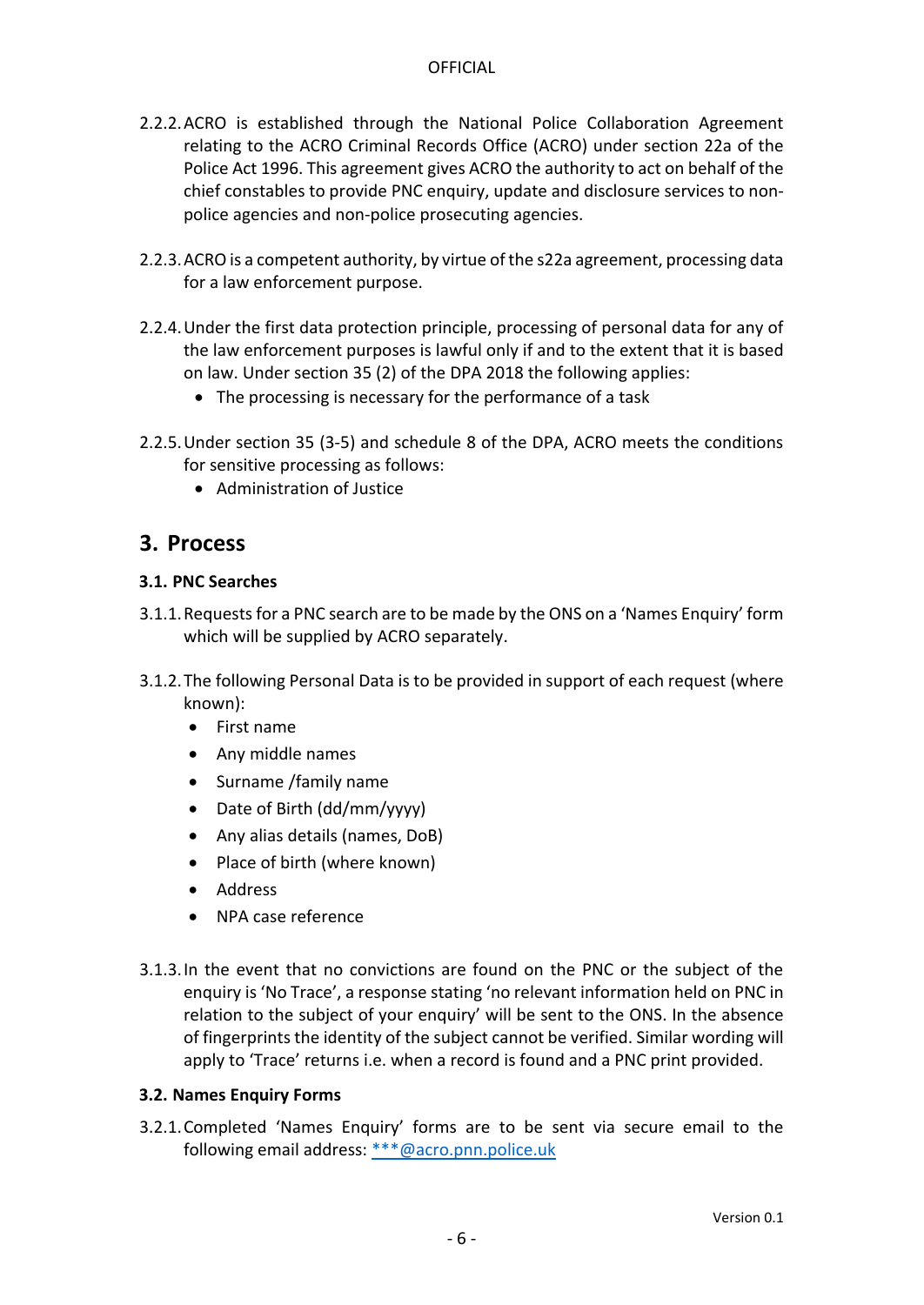3.2.2.Erroneous/incomplete 'Names Enquiry' forms will not be processed. They will be returned to the ONS as invalid and a reason provided.

#### <span id="page-6-0"></span>**3.3. Response to a PNC Names Enquiry Search**

- 3.3.1.In response to a formal application, ACRO will provide a Prosecutor and Court Multiple Print to the ONS with the following information derived from the PNC in response to applications made in accordance with this Agreement:
	- All convictions, cautions, warnings and reprimands.
	- Additional information as deemed relevant by ACRO where there is a pressing social need to do so (via a Force Disclosure Unit as appropriate).
- 3.3.2.It should be noted that the service provided under this Agreement only covers the provision of certain PNC prints depending on the request submitted by the ONS.
- 3.3.3.If the ONS has a secondary query or wish to follow-up on the PNC information provided, a formal request is to be made through the nominated ACRO mailbox: [\\*\\*\\*@acro.pnn.police.uk](mailto:***@acro.pnn.police.uk)
- 3.3.4.The ONS will need to liaise directly with forces to obtain further explanation of specific information regarding the offending revealed in the prints provided under this Agreement or to gain access to statements, interviews under caution etc. relating to any previous offending. Forces may apply their own charges in respect of any information they disclose.

#### <span id="page-6-1"></span>**3.4. Retention and disposal**

3.4.1.Information shared under this Agreement will be securely stored and disposed by secure means when no longer required for the purpose for which it is provided as per each parties' Information Security Policy, unless otherwise agreed in a specific case, and legally permitted. Each party will determine and maintain their own retention schedule.

#### <span id="page-6-2"></span>**3.5. Turnaround**

3.5.1.This Agreement requires a seven working day turnaround (not including day of receipt or response) on all cases submitted to ACRO except where ACRO requires further information from the ONS to make a positive match. In these circumstances, ACRO will process the enquiry when the required information has been supplied by the ONS.

#### <span id="page-6-3"></span>**3.6. Price and Rates**

3.6.1.The ONS shall pay ACRO for the provision of services set out in this Agreement and in line with the "Letter of Charges" provided to ONS separately and are reviewed annually.

#### <span id="page-6-4"></span>**3.7. Invoices**

- 3.7.1.Invoices shall contain the following information:
	- Purchase Order Number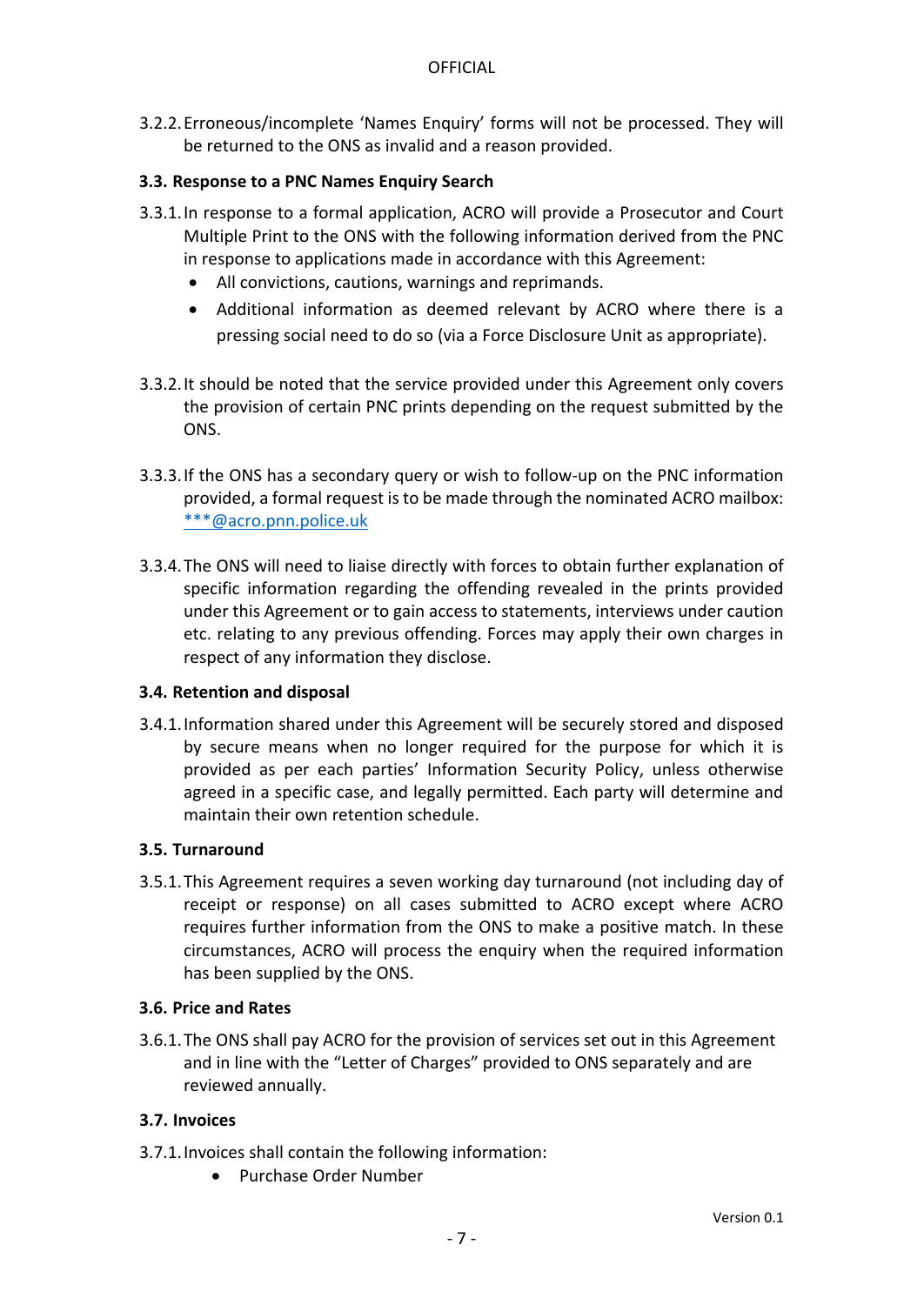- The Agreement Reference Number
- The period the service charge refers to
- All applicable service charges
- The name and address of both Parties (ACRO and ONS)
- 3.7.2.The Purchase Order Number is to be provided by the ONS for the appropriate financial year to ensure payment of invoices can be made. If a Purchase Order Number is not in hand prior to receiving enquiries ACRO reserves the right to suspend the processing of services covered under this Agreement until one has been provided.
- 3.7.3.The ONS shall pay all monies owed to ACRO within a period of 30 days from receipt of the original invoice unless the amount shown on the invoice is disputed by the ONS.
- 3.7.4.If the ONS is in default of this condition, ACRO reserves the right to withdraw the service by advising in writing.

#### <span id="page-7-0"></span>**3.8. Transmission**

- 3.8.1.With the exception of telephone requests in cases of emergency, contact between ACRO and the ONS should only be made over a secure communication network CJSM or Egress on the part of the ONS and an equivalent method on the part of ACRO, and care must be taken where personal information is shared or discussed.
- 3.8.2.'Emails must not otherwise be password protected, contain personal data or contain the descriptor 'Private and Confidential' in subject field, or be over 6MB in file size.
- 3.8.3.The ONS reference number must be included in the subject field of every email sent to ACRO.
- 3.8.4.Where email transmission is unavailable, records may be transferred by post via encrypted media only, where encryption meets current industry standards.

#### <span id="page-7-1"></span>**3.9. Retention and disposal**

3.9.1.Information shared under this Agreement will be securely stored and disposed by secure means when no longer required for the purpose for which it is provided as per each parties' Information Security Policy, unless otherwise agreed in a specific case, and legally permitted. Each party will determine and maintain their own retention schedule.